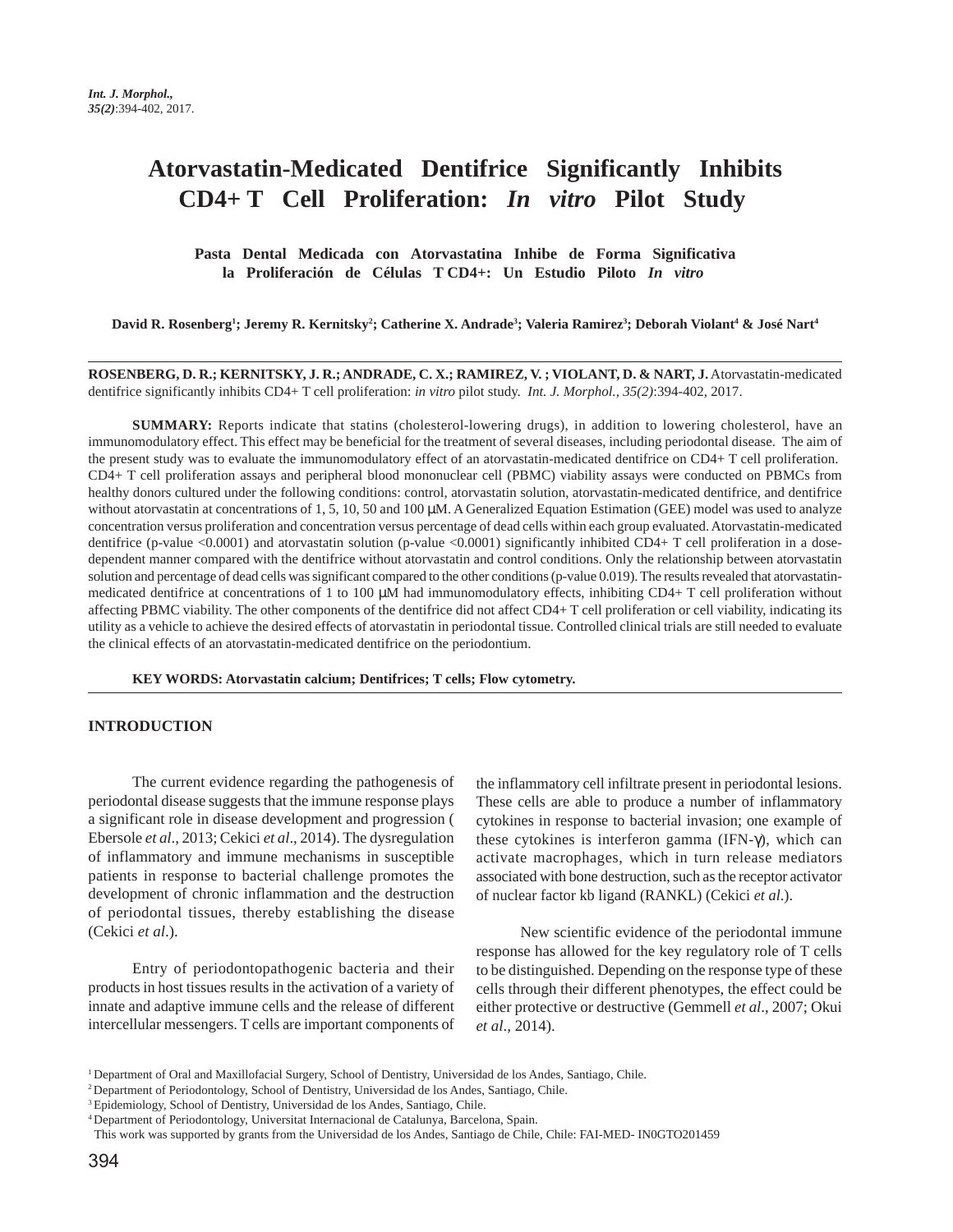The current therapeutic approaches used to manage periodontal disease are primarily aimed at controlling the etiologic agent (biofilm) and new treatment approaches regulating the immune response need to be developed.

Within this context, statins (drugs used to treat dyslipidemia) have demonstrated a number of beneficial effects against periodontal disease because of the additional properties they possess that are independent of their capacity to lower serum cholesterol (Wang *et al*., 2008). These additional properties are observed because, in addition to inhibiting the enzyme hydroxymethylglutaryl CoA (HMG CoA) reductase, which is responsible for cholesterol formation, statins also inhibit intermediate products, such as isoprenoids, which play a fundamental role in regulating certain proteins that control multiple cell functions (Wang *et al*.). Some of these effects are the improving of endothelial dysfunction, increasing the stability of atheroma plaques, decreasing oxidative stress and inflammation, inhibiting the thrombogenic response, and immunomodulation (Wang *et al*.).

Among their effects related to the immune response, statins can alter the morphology and motility of leukocytes, endo- and exocytic vesicle transport, phagocytosis and lysis of microorganisms, antigen processing and presentation, lymphocyte activation and proliferation, and secretion of multiple chemokines and cytokines (Lee *et al*., 2008). Other reports have indicated that statins may inhibit major histocompatibility complex class II (MHC II) proteins, which are essential for antigen presentation and T cell activation (Lee *et al*.; Kwak *et al*., 2000). They may also modify the actin in the cytoskeleton of antigen-presenting cells, altering antigen endocytosis and, thus, affecting T cell activation and proliferation (Greenwood *et al*., 2006).

Furthermore, statins are also able to disrupting the integrity of lipid rafts on the cell membrane, which are important microdomains that ensure the coupling of cell signaling complexes and, thus, can affect the activation of the immune response (Greenwood *et al*.). Additionally, statins may affect the differentiation of different T cell subsets, promoting a T helper 2 (Th2) response instead of a T helper 1 (Th1) response, thereby decreasing the levels of pro-inflammatory cytokines important for resolving bacterial infections (Greenwood *et al*.).

Several studies have reported improvements in clinical status, such as probing depth or the clinical attachment level of patients with periodontal disease, along with molecular changes in certain inflammatory markers, such as interleukin 6 (IL-6), due to the systemic use or topical application of statins (Lindy *et al*., 2008; Pradeep *et al*., 2010; Pradeep *et al*., 2013).

Considering that the immunomodulatory properties of statins may benefit patients with periodontal disease, it could be interesting to assess the immunomodulatory effects of statins using a dentifrice as a delivery vehicle, which is widely used as an adjunct in oral hygiene but has not currently been investigated as a vehicle for statin treatment.

The aim of this *in vitro* study was to evaluate the effects of an atorvastatin-medicated dentifrice on T cell viability and proliferation.

## **MATERIAL AND METHOD**

This pilot study was conducted in accordance with the ethical considerations of the Declaration of Helsinki (64<sup>th</sup> General Assembly, Fortaleza, Brazil, October, 2008) and obtained the approval of the ethics committee of the School of Medicine at the University of the Andes, Santiago, Chile. Additionally, the participants (3 blood donors) signed an informed consent form before participating in the study.

**Preparation of atorvastatin samples.** The experimental samples were prepared in a laboratory of a Chilean pharmacy chain (SALCOBRAND S.A) and included the following: A solution of pure atorvastatin (5 mg/ml), atorvastatinmedicated dentifrice (3.7 % p/p), and dentifrice without atorvastatin. The dentifrice base used was composed of menthol (5 mg), sodium fluoride (5 mg), Lutrol gel (250 mg), and base gel (5 g).

**Collection and preparation of peripheral blood mononuclear cells (PBMCs).** PBMCs were isolated from heparinized human peripheral blood samples (30 ml) from 3 healthy donors using Ficoll Plus™ (Amersham Biosciences, USA). Briefly, 7 ml of peripheral blood was added to 5 ml of Ficoll Plus<sup>TM</sup>. Then, the sample was centrifuged at 1700 rpm for 20 minutes at room temperature. A whitish intermediate phase composed of PBMCs was collected. Next, the cells were washed with 50 ml of PBS, centrifuged at 1800 rpm for 10 minutes, and re-suspended in complete RPMI 1640 medium (10 % fetal bovine serum [FBS], 2 mM L-glutamine, 100 U/mL penicillin, and 100 mg/mL streptomycin).

**T cell proliferation assay.** PBMCs were stained with Cell Trace<sup>™</sup> Violet probe (CTV) (# C34557, Molecular Probes, Massachusetts, USA) following the manufacturer's instructions to assess cell proliferation assay by flow cytometry. PBMCs were cultured in complete RPMI 1640 medium and stimulated with phytohemagglutinin (PHA; 25 µg/ml). In addition, PBMCs were treated with: atorvastatin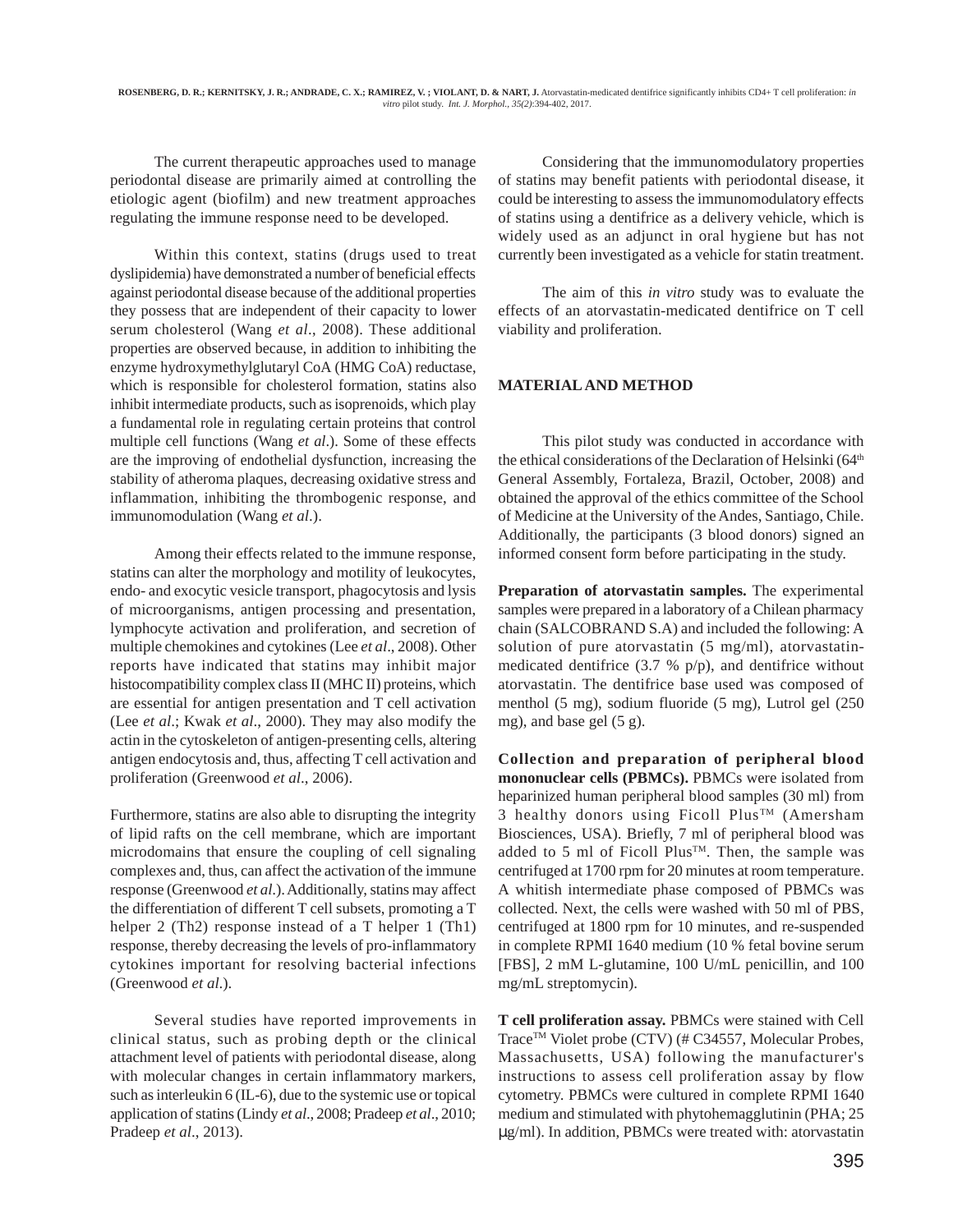solution, atorvastatin-medicated dentifrice at different concentrations  $(1, 5, 10, 50, \text{ and } 100 \mu M)$ , and equivalent amounts of dentifrice without atorvastatin at different concentrations or only medium for 4 days at 37 °C and 5 % CO<sub>2</sub>. Finally, the cells were harvested and stained with anti-CD4 antibody conjugated to fluorescein isothiocyanate (FITC). Samples were analyzed on a FACS Canto II flow cytometer (Becton Dickinson), and the percentage of CD4+ T cell proliferation was analyzed using FCS Express 4 Plus Research Edition software (De Novo Software, Los Angeles, CA).

Cell viability assay. PBMCs cultures stimulated with PHA (25 mg/ml) and exposed to different atorvastatin concentrations as described above were used to assess cell viability. Cells were stained with 1 mg/ml propidium iodide (PI) and analyzed by flow cytometry as previously described to obtain the percentage of dead cells for each condition.

**Statistical analysis.** The data obtained for the variables of CD4+ T cell proliferation and cell viability were described using medians and interquartile ranges according to each exposure regimen. A Generalized Equation Estimation (GEE) model was used for the analyses between concentration and proliferation and between the concentration and percentage of dead cells within each group, considering that the observations were not independent; the slope with its p-value is reported. A difference was considered significant with a p-value<0.05. For the evaluation of the slopes between exposition groups, the interaction between group and concentration was explored, generating a model and evaluating the p-value of this interaction. The statistical analysis was performed using Stata 12.1 software (StataCorp, Texas, USA).

# **RESULTS**

Atorvastatin-medicated dentifrice inhibits CD4+ T cell proliferation. To evaluate the effect of an atorvastatinmedicated dentifrice on CD4+ T cell proliferation, PBMCs obtained from healthy donors were stained with CTV fluorescent dye and stimulated with PHA for 4 days. Images of the different PBMC cultures did not show evidence of a toxic effect; cells had a rounded and bright morphology under a light inverted microscope (Fig. 1).



 $1 \mu M$  $5 \mu M$  $10 \mu M$ 50 µM Fig. 1. Photographs of PBMC cultures at 4 days stimulated by PHA and under the different conditions assessed.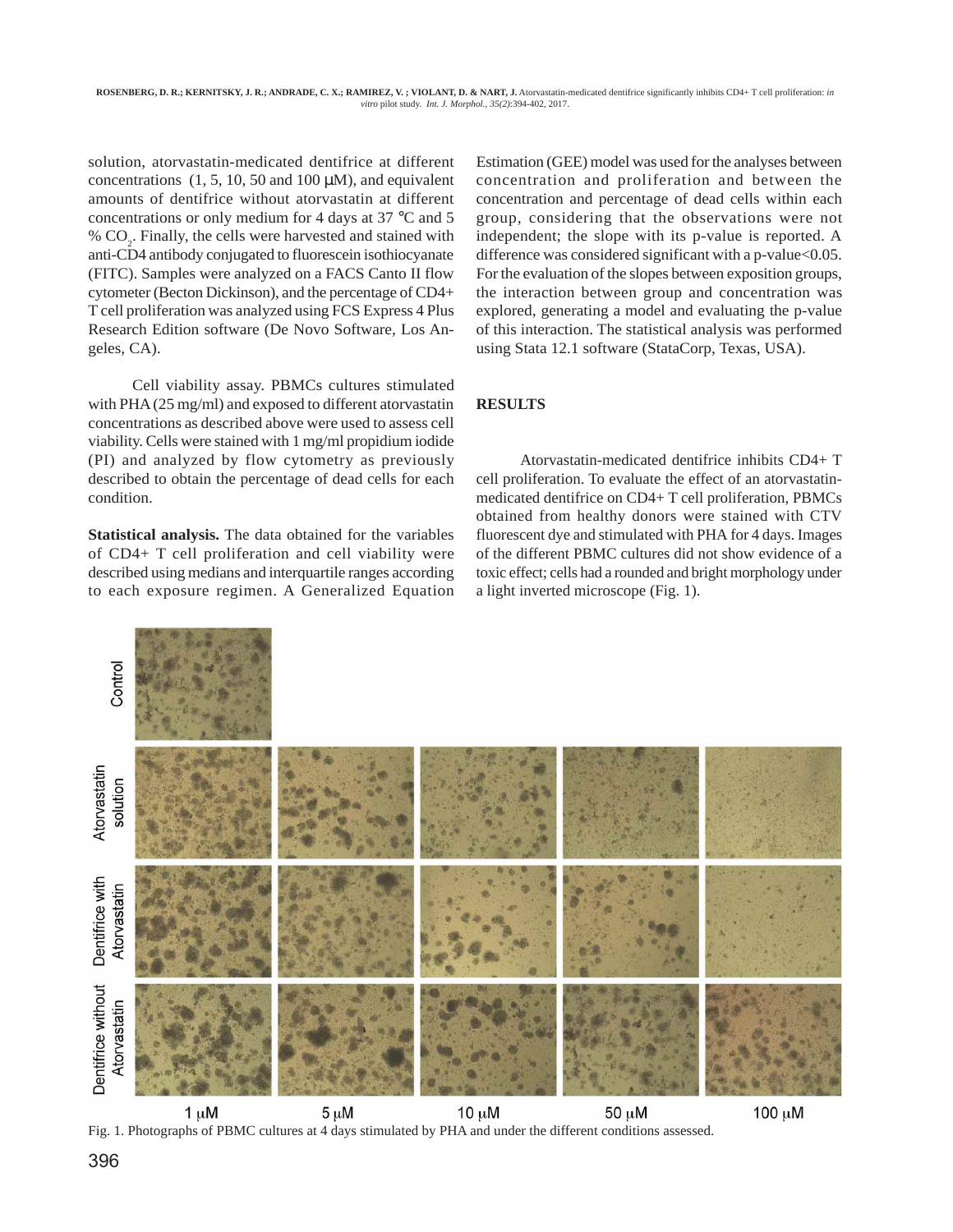Flow cytometry was used to analyze the CD4+ T cell proliferation rates under each condition. Figure 2 shows CD4+ T cells (gate 2) and the proliferation that occurred as CTV dye was diluted (gate 3) on samples not stimulated or stimulated with PHA (25 g  $\mu$ g/ml) after 4 days (Fig. 2).

Analysis of the proliferation assays shows that both atorvastatin solution and atorvastatin-medicated dentifrice reduced the percentage of CD4+ T cell proliferation compared with control and dentifrice without atorvastatin. Furthermore, the percentage of CD4+ T cells decreased as the concentrations of the atorvastatin-medicated dentifrice and atorvastatin solution increased (Fig. 3). Conversely, the percentage of CD4+ T cells remained similar at the different concentrations of dentifrice with atorvastatin, and these values were very similar to those observed in the control group (Fig. 4).

We used a Generalized Equation Estimation (GEE) model for the analysis between concentration and



Fig. 2. Flow cytometry of PBMC cultures under the different conditions assessed. A. Gated CD4+ T cells and the proliferation that occurs as the CTV dye was diluted (gate) on samples not stimulated (basal) or stimulated with PHA (25 µg/ml) after 4 days. B. CD4+ T cell proliferation under different concentrations of atorvastatin solution. C. CD4+T cell proliferation after exposure of different concentrations of dentifrice with atorvastatin. D. CD4+ T cell proliferation obtained under different concentrations of dentifrice without atorvastatin.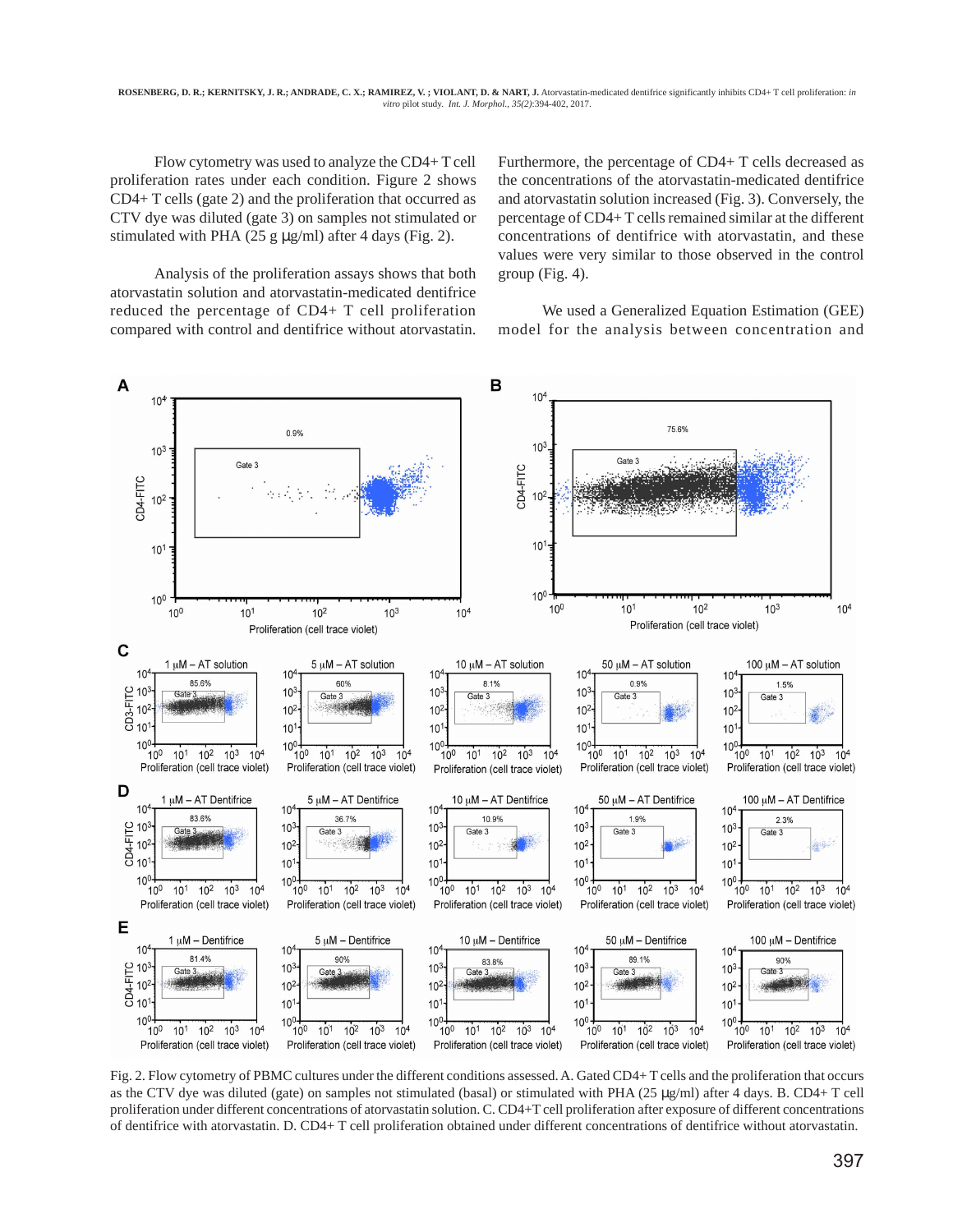proliferation; then, we compared the slopes for the proliferation variables between the different conditions, as we described in the Methods. We found no differences between the slopes for the atorvastatin solution group and the dentifrice with atorvastatin group (interaction  $p$ -value  $=$ 0.992), demonstrating that atorvastatin does not lose its immunosuppressive capacity when used in a dentifrice. However, there were differences between the slopes for atorvastatin solution and dentifrice without atorvastatin and between slopes for dentifrice with atorvastatin and dentifrice without atorvastatin (interaction p-value for both <0.0001), demonstrating that atorvastatin contained in a dentifrice dramatically inhibits CD4+ T cell proliferation and this effect is not associated to dentifrice without atorvastatin (Table I).



Fig. 3. Box plots of proliferation (% CD4+ T cells) by concentration and exposure group.

Atorvastatin-medicated dentifrice does not affect cell viability. To evaluate the effect of an atorvastatin-medicated dentifrice on PBMC viability, we used PI to measure the percentage of dead cells in the different cultures under each condition assessed. We did not observe an increase in the percentage of dead cells (PI+ cells) after atorvastatinmedicated dentifrice exposure. These data indicate that the use of atorvastatin-medicated dentifrice does not affect cell viability. Slight increases in the percentage of dead cells were observed at the highest concentration of atorvastatin solution  $(100 \mu M)$  (Fig. 4). Moreover, the variability slopes between atorvastatin-medicated dentifrice and dentifrice without atorvastatin were not statistically different (p-value  $= 0.634$ ), as shown in Table II.



Fig. 4. Box plots of percentage of dead cells (PI+cells) by concentration and exposure group.

| Table I. Proliferation percentage of CD4+ T cells after exposure to various concentrations. |  |  |  |  |  |
|---------------------------------------------------------------------------------------------|--|--|--|--|--|
|---------------------------------------------------------------------------------------------|--|--|--|--|--|

| Exposure $n = 3$                | Concentration | Median | QR    | <b>Minimum</b> | <b>Maximum</b> |
|---------------------------------|---------------|--------|-------|----------------|----------------|
| Control (no exposure)           |               | 75.16  | 10.31 | 67.22          | 77.53          |
| Atorvastatin solution           | $1 \mu M$     | 80.7   | 25.85 | 62.45          | 88.3           |
|                                 | $5 \mu M$     | 52.7   | 14.55 | 52.6           | 67.15          |
|                                 | $10 \mu M$    | 25.1   | 21.05 | 13.8           | 34.85          |
|                                 | $50 \mu M$    | 1.85   | 3.35  | 0.8            | 4.15           |
|                                 | $100 \mu M$   | 2      | 4.35  | 0.6            | 4.95           |
| Atorvastatin-medicated          | $1 \mu M$     | 80     | 9.84  | 73             | 82.85          |
|                                 | $5 \mu M$     | 45.7   | 37.25 | 26.75          | 64             |
|                                 | $10 \mu M$    | 13.85  | 8.8   | 5.7            | 14.5           |
|                                 | $50 \mu M$    | 0.5    | 2.7   | 0.15           | 2.85           |
|                                 | $100 \mu M$   | 0.75   | 0.8   | 0.2            | $\mathbf{1}$   |
| Dentifrice without atorvastatin | $1 \mu M$     | 81.5   | 9.85  | 74.85          | 84.7           |
|                                 | $5 \mu M$     | 84.4   | 11.25 | 78.2           | 89.45          |
|                                 | $10 \mu M$    | 84.2   | 21.05 | 63.4           | 84.45          |
|                                 | $50 \mu M$    | 84.3   | 5.05  | 84             | 89.05          |
|                                 | $100 \mu M$   | 88.25  | 6.60  | 83.4           | 90             |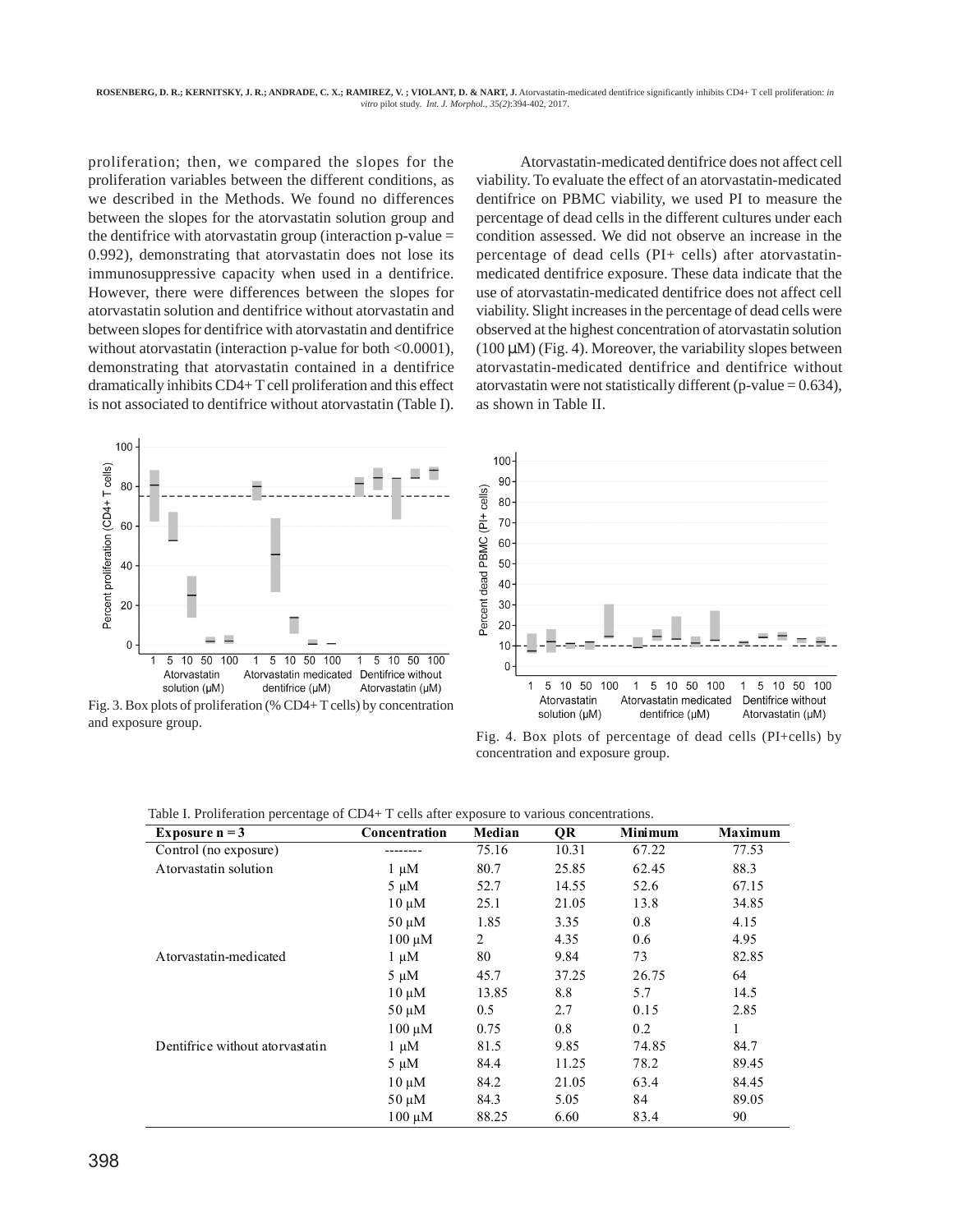**ROSENBERG, D. R.; KERNITSKY, J. R.; ANDRADE, C. X.; RAMIREZ, V. ; VIOLANT, D. & NART, J.** Atorvastatin-medicated dentifrice significantly inhibits CD4+ T cell proliferation: *in vitro* pilot study. *Int. J. Morphol., 35(2)*:394-402, 2017.

| Exposure $n=3$                    | Concentration | Median | QR    | Minimum | Maximum |
|-----------------------------------|---------------|--------|-------|---------|---------|
| Control (no exposure)             |               | 9.97   | 0.81  | 9.63    | 10.44   |
| Atorvastatin solution             | $1 \mu M$     | 7.55   | 9.57  | 6.43    | 16      |
|                                   | $5 \mu M$     | 12.03  | 11.45 | 6.75    | 18.2    |
|                                   | $10 \mu M$    | 11.17  | 2.9   | 8.6     | 11.5    |
|                                   | $50 \mu M$    | 11.95  | 3.95  | 8.1     | 12.05   |
|                                   | $100 \mu M$   | 14.6   | 16.7  | 13.6    | 30.3    |
| Atorvastatin-medicated dentifrice | $1 \mu M$     | 9.15   | 5.1   | 9.1     | 14.2    |
|                                   | $5 \mu M$     | 14.55  | 5.7   | 12.45   | 18.15   |
|                                   | $10 \mu M$    | 13.35  | 11.55 | 12.85   | 24.4    |
|                                   | $50 \mu M$    | 11.39  | 5.25  | 9.3     | 14.55   |
|                                   | $100 \mu M$   | 12.8   | 15.06 | 12.04   | 27.1    |
| Dentifrice without atorvastatin   | $1 \mu M$     | 11.7   | 2.34  | 10.11   | 12.45   |
|                                   | $5 \mu M$     | 14.15  | 2.55  | 13.65   | 16.2    |
|                                   | $10 \mu M$    | 14.95  | 4.1   | 12.65   | 16.75   |
|                                   | $50 \mu M$    | 13.5   | 2.16  | 11.38   | 13.54   |
|                                   | $100 \mu M$   | 11.97  | 4.27  | 10.08   | 14.35   |

Table II. Percentage of dead PBMC after the different exposures to the different dilutions.

#### **DISCUSSION**

This *in vitro* study is the first report to evaluate the effects of atorvastatin using a dentifrice as delivery vehicle on cell viability and CD4+ T cell proliferation.

Our results revealed that there is a dose-dependent decrease in CD4+ T cell proliferation in the cultures treated with atorvastatin-medicated dentifrice, with values that are very similar to those obtained with the atorvastatin solution. In addition was important to demonstrate that an atorvastatinmedicated dentifrice did not affect cell viability, an aspect that could be relevant for future clinical use as a local treatment for patients with periodontal disease.

Previous studies conducted more than a decade ago showed that statins have anti-proliferative effects in lymphocytes and other cell types (Cuthbert & Lipsky, 1990; Chakrabarti & Engleman, 1991). Chakrabarti & Engleman, found that lovastatin (a type of statin) inhibits the proliferation induced by the anti-CD3 antibody immobilized on T cells derived from human peripheral blood without affecting cell viability. They attributed this effect to the inhibition of mevalonate production, an important factor for cell cycle progression (Chakrabarti & Engleman).

Blank *et al*. (2007), found that human T cell proliferation and activation were inhibited by pre-incubating PBMCs with atorvastatin at concentrations between 0.2 to 20 µM. In the studies by Chakrabarti & Engleman and Blank *et al*., the proliferative properties were almost completely restored after applying mevalonic acid.

The immunosuppressive effect of statins has even been compared to the effects of conventional immunosuppressive drugs. One study found that statins have a dose-dependent inhibitory effect on human T cell proliferation, with maximum inhibitory effects observed at 50 µM with atorvastatin and lovastatin and at 100 µM with simvastatin. Moreover, it is noteworthy that the degree of immunosuppression was similar to that observed with conventional immunosuppressants (Jameel *et al*., 2013). This inhibitory effect on T cells was observed at a similar concentration in our study.

A recent study evaluated other potential mechanisms underlying the effects of statins on T cells (Bennaceur *et al*., 2014). This study evaluated the effects of atorvastatin on the telomerase activity in CD4+ and CD8+ T cells. Telomerase is an enzyme that catalyzes the replication of telomeres, genome components that are located at the ends of chromosomes and related to the lifespans of cells. Atorvastatin increased the telomerase activity level 6-fold over the original level, with the highest activity at a  $0.3 \mu M$ atorvastatin concentration after 5 days. The population of CD4+ T cells suffered a greater induction of telomerase activity from atorvastatin stimulation compared to CD8+ T cells (650 % vs. 256 %). In contrast to our study, this study observed an increase in T cell proliferation from mononuclear cells stimulated with atorvastatin at concentrations up to 0.3 µM, with a significant increase in cell number after 5 days. However, at concentrations of 2-5 µM, atorvastatin inhibited T cell proliferation without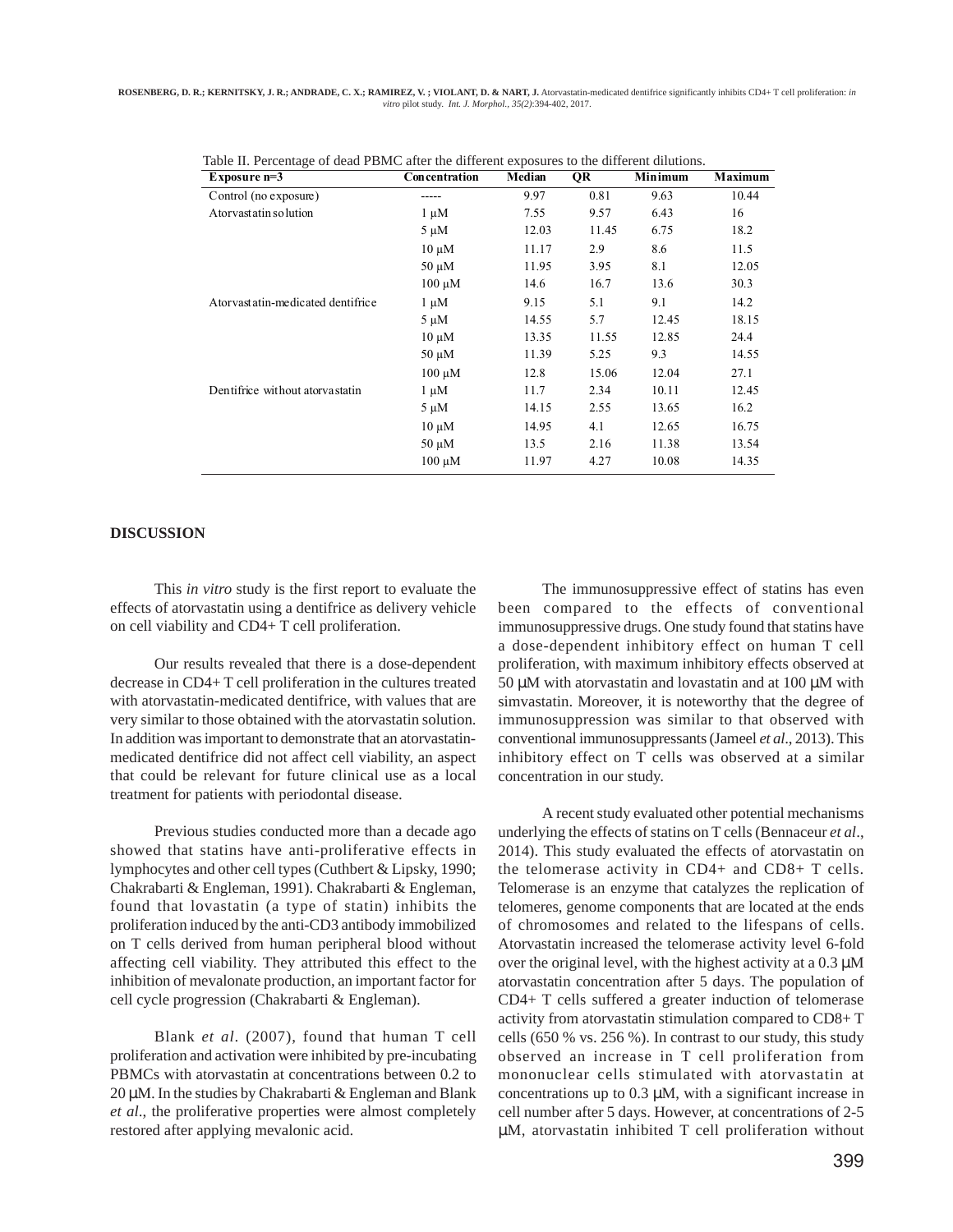inducing cell death, which is consistent with our results (Bennaceur *et al*.).

The inhibitory effect on T cell proliferation caused by statins is a desirable effect in diseases where an exacerbated immune response causes damage to the host, such as what occurs in periodontal disease.

Kwak *et al*., observed that statins directly inhibit MHC-II expression via IFN-γ and would therefore repress T cell activation mediated by MHC-II (Kwak *et al*.). Additionally, they also found that atorvastatin had the greatest repressor effect on MHC-II among the evaluated statins. MHC-II is required for both antigen presentation and T cell activation via the T cell receptor (TCR), which in turn promotes different responses, such as the release of cytokines that promote T cell proliferation and activation, the activation of antigen-presenting cells (APCs), and β cell antibody production (Kwak *et al*.). Additionally, Kuipers *et al*. (2005) investigated the mechanisms by which simvastatin reduces the expression of MHC-II molecules in various human cell types. They found that this effect was due to a disruption in the cholesterol-containing microdomains responsible for transporting and concentrating the MHC-II molecules on the cell surface. Furthermore, they demonstrated that statins reduce the cell surface expression of other immunoregulatory molecules, such as MHC-I, CD3, CD4, CD8, CD28, CD40, CD80, CD86, and CD54 (Kuipers *et al*.). Additionally, Gurevich *et al*. (2005) suggested that the decreased expression of MHC-II would reduce the number of Th1 cells, which secrete pro-inflammatory cytokines, such as IFN-γ and tumor necrosis factor alpha (TNF- $\alpha$ ).

Another potential mechanism that may be involved in the decrease in T cell proliferation is the fact that statins affect lipid rafts and two proteins that belong to the GTPase family (Ras/Rho), essentials for TCR signaling; thus, statins may suppress T cell activation and proliferation by regulating TCRs (Ghittoni *et al*., 2005).

Additionally, Weitz-Schmidt (2002) suggest that statins, such as lovastatin and mevastatin, may selectively block LFA-1, decreasing the adhesion of lymphocytes to intercellular adhesion molecule-1 (ICAM1) and thus affecting T-cell co-stimulation.

The various mechanisms described above potentially explain how statins affect CD4+ T cell proliferation based on their immunomodulatory properties.

Clinically, individuals who suffer psoriasis, a chronic inflammatory disease, may benefit from the immunomodulatory effects of statins (Weitz-Schmidt). This disease shares certain characteristics with atherosclerosis, which is usually treated with these drugs. Both diseases are mediated by Th1 cells and exhibit increases in activated T cells expressing Th1 cytokine patterns (Shirinsky & Shirinsky, 2007). Shirinsky & Shirinsky demonstrated that a 40-mg/day simvastatin exposure regimen results in the clinical improvement in psoriatic lesions, resulting from LFA-1 inhibition and a reduction in proinflammatory cytokine production by Th1.

As previously mentioned, the immunological mechanisms underlying periodontal disease share certain features with chronic inflammatory diseases (Hajishengallis, 2014).

Thus, the effect of statins could also result in clinical improvements in patients with periodontal disease. A study from our group showed that use of dentifrice medicated with 2 % of atorvastatin resulted in significant improvements in clinical parameters, such as the mean probing depth, the mean clinical attachment level, bleeding on probing, the gingival index and the periodontal inflamed surface area, in patients with periodontal disease compared to use of a placebo dentifrice (Rosenberg *et al*., 2015).

Clinical studies have reported a 37 % reduction in the rate of tooth loss in patients with chronic periodontitis who received statin therapy for at least 1 year (Cunha-Cruz *et al*., 2006). In a double-blind controlled clinical trial, Fajardo *et al*. (2010) observed significant improvements in tooth mobility and the distance between the enamelcementum limit and the alveolar bone in patients with chronic periodontitis who were treated with 20 mg of atorvastatin for 3 months together with mechanical periodontal therapy compared with the placebo. Additionally, Pradeep *et al*. (2013) found significant gains in the attachment level after 3, 6 and 9 months of follow-up in patients undergoing mechanical periodontal therapy in addition to a gel treatment containing 1.2 % simvastatin compared with those who only received mechanical periodontal therapy. A similar study using a 1.2 % atorvastatin gel in addition to scaling and root planning detected greater insertion improvements at 9 months (Pradeep *et al*., 2013).

Our results revealed similar inhibitory effects on CD4+ T cell proliferation in cultures treated with an atorvastatin solution or atorvastatin-medicated dentifrice, indicating that the immunomodulatory effect produced by atorvastatin is not diminished or modified when it is incorporated within a dentifrice base, such as that used in this study. Furthermore, the fact that the dentifrice without atorvastatin did not alter CD4+ T cell proliferation, with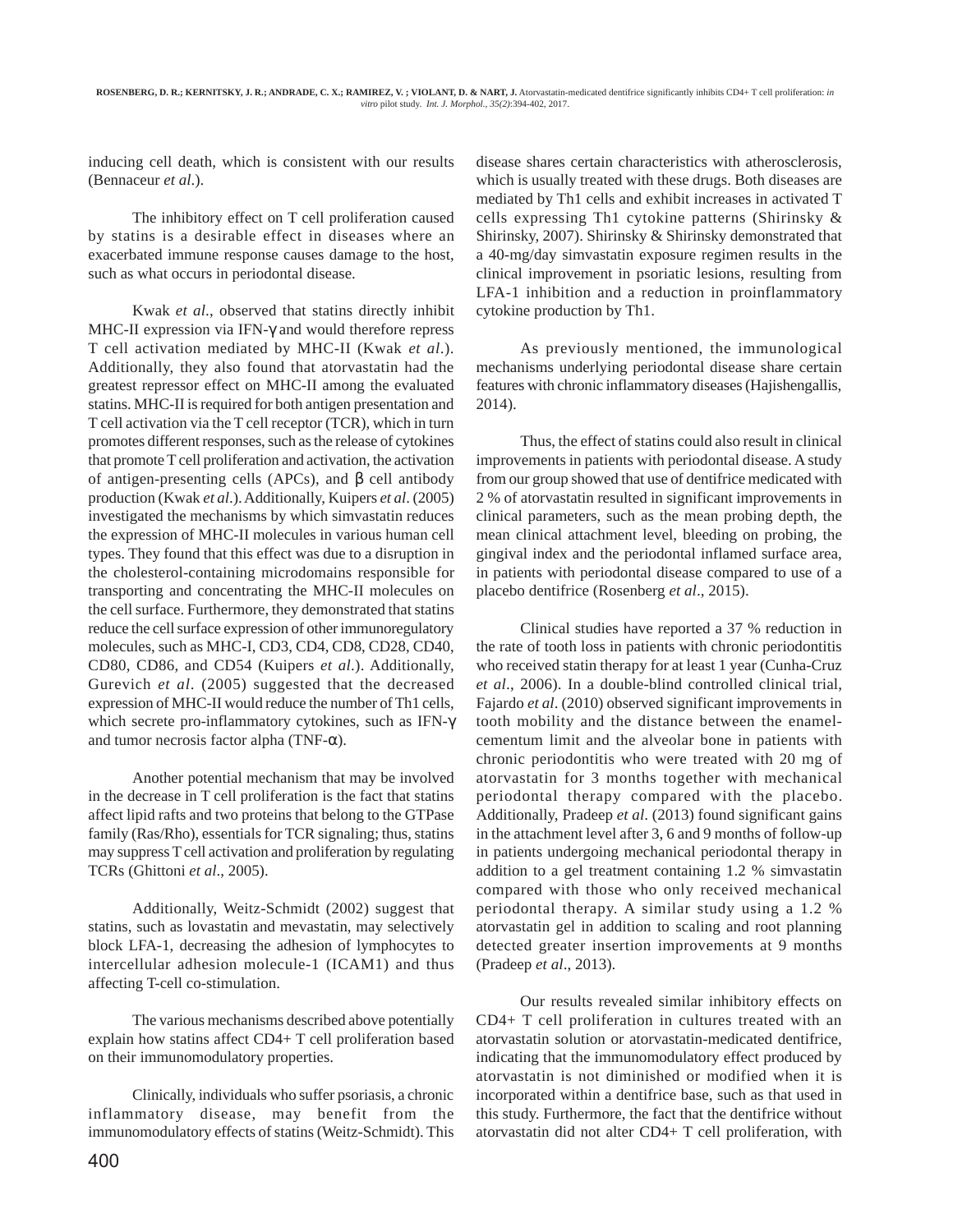very similar values to the control culture, supports the idea that the effects on CD4+ T cells are due to the presence of atorvastatin. Additionally, this finding also demonstrates that the dentifrice base used in this study does not alter CD4+ T cell proliferation, indicating that it is an appropriate vehicle for the delivery of this drug.

The relevance of our study is that it assessed for first time the immunomodulatory effect of an atorvastatinmedicated dentifrice, which could be applied topically in clinical practice, allowing its use in higher concentrations at the sites of interest without adverse effects, compared to systemic statin therapy, which has been evaluated in most *in vitro* studies on this topic.

It is also noteworthy that none of the experimental samples significantly affected PBMC viability, indicating that both atorvastatin and the dentifrice base used are nontoxic to PBMCs.

Additionally, the finding that the inhibitory effect of atorvastatin on CD4+ T cell proliferation is dose-dependent, which is consistent with other *in vitro* studies, indicates the need for additional studies to determine the optimal concentration of statins for generating the appropriate T cell response with desirable clinical results. Ideally, the T cell proliferation values obtained need to be analyzed together with clinical effects. It would also be interesting to assess the direct effect of an atorvastatin-medicated dentifrice on CD4+ T cells in affected periodontal tissue (i.e., the soft wall of the periodontal pocket) to further support the results reported in this study.

A limitation of our pilot *in vitro* study was the small sample size, nevertheless considering this is the first *in vitro* study where the effect of atorvastatin as a dentifrice on T cells is evaluated, these preliminary results are really interesting because in all samples it was observed that T cell proliferation is modified under different concentrations of this atorvastatin-medicated dentifrice. An appropriate sample size is essential for future studies to confirm our results and support future research in this field. It could be interesting to continue investigating the effect of this drug as a dentifrice in different T cell subpopulations and other targets in T cells, with the aim of furthering knowledge concerning the mechanisms underlying the positive clinical response from the topical use of statins

In case of confirming the immunomodulatory effects of statins using a dentifrice, a medium that is already widely used and incorporated in oral hygiene habits of the population, this may have a significant impact on current oral health research.

## **CONCLUSIONS**

Our pilot study observed that there is a dosedependent decrease in CD4+ T cell proliferation in the cultures treated with atorvastatin-medicated dentifrice. Studies with an appropriate sample size are needed to confirm our results.

Further *in vitro* studies should be conducted to evaluate the effects of this drug in subpopulations of T cell with a key role in the pathogenesis of periodontal disease, such as Th1, Th2, T helper 17 (Th17) and regulatory T cells (Tregs). These researches would provide a better understanding of the mechanisms underlying the effects of statins on the immune response.

### **ACKNOWLEDGMENTS**

 This work was supported by grants from the Universidad de los Andes, Santiago de Chile, Chile: FAI-MED-IN0GTO201459.

**ROSENBERG, D. R.; KERNITSKY, J. R.; ANDRADE, C. X.; RAMIREZ, V. ; VIOLANT, D. & NART, J.** Pasta dental medicada con atorvastatina inhibe de forma significativa la proliferación de células T CD4+: Un estudio piloto *in vitro*. *Int. J. Morphol., 35(2)*:394-402, 2017.

**RESUMEN:** La literatura indica que las estatinas (medicamentos para bajar el colesterol), además de reducir el colesterol, tienen un efecto inmunomodulador. Este efecto puede ser beneficioso para el tratamiento de varias enfermedades, incluyendo la enfermedad periodontal. El objetivo de este estudio es evaluar el efecto inmunomodulador de una pasta dental medicada con atorvastatina sobre la proliferación celular de linfocitos T CD4+. A partir de células mononucleares de sangre periférica de donantes sanos (PBMC), se realizaron ensayos de proliferación y viabilidad de linfocitos T CD4+ bajo las siguientes condiciones: control, solución de atorvastatina, dentífrico medicado con atorvastatina y dentífrico sin atorvastatina, en concentraciones 1, 5, 10, 50 and 100 µM. Se realizó el análisis estadístico utilizando el modelo Generalized Equation Estimation (GEE) a fin de analizar la concentración versus la proliferación y la concentración versus el porcentaje de muerte celular para cada uno de los grupos. El dentífrico medicado con atorvastatina (valor p <0,0001) y solución de atorvastatina (valor p <0,0001) inhibieron significativamente la proliferación de células T CD4 + de una manera dependiente de la dosis en comparación con el dentífrico sin atorvastatina y condiciones de control. Sólo la relación entre la atorvastatina solución y el porcentaje de células muertas fue significativa en comparación con las otras condiciones (vale-p 0,019). Los resultados revelaron